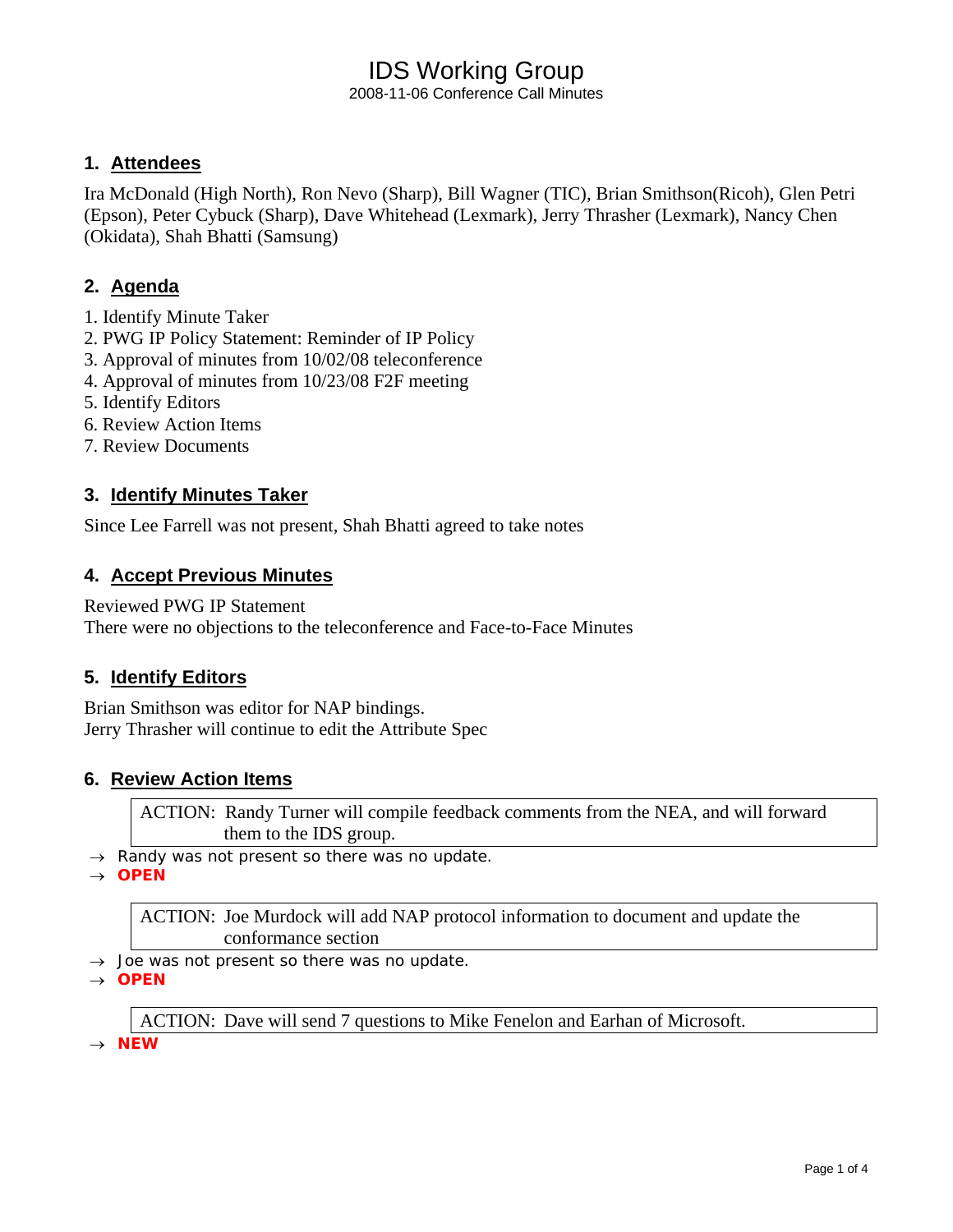2008-11-06 Conference Call Minutes

*Questions for Microsoft:* 

 *1. The NAP spec states UTF-8 string encoding and TLV elements. There is also a statement about strings being NULL terminated. We believe the NULL terminator was inadvertently added since it is not required for TLV elements. That is, do we really need NULL termination?* 

 *2. Is it Microsoft's current and future desire/intent/direction for strings to be UTF-8 encoded?* 

 *3. Is Microsoft planning any type of interoperability between NAP and Network Endpoint Assessment (NEA) from the TNC? Maybe a gateway?* 

 *4. What happens when a device passes assessment under one mechanism but then is challenged again? For example, first over 802.1x to attach and then DHCP to receive an address. Do we need to start the assessment again from scratch or is there a shortcut?* 

 *5. It looks like most, if not all, of the evaluation attributes will be extensions to NAP. The only NAP attribute that may be applicable is the Product Name. Is it appropriate for the PWG to use Product Name or should we define all our attributes as extensions?* 

 *6. How can we get the extended PWG attributes to be recognized by the Microsoft validator/assessor? Is this a plug-in supplied by a third party? If this is an industry supported solution, would Microsoft be willing to supply any required plug-in?* 

 *7. Just to make sure we understand it, the PWG members would really like someone familiar with NAP to profile how it would operate with print devices. Would this be possible?*

#### **7. Review of IDS Attributes specification**

There was discussion on the following comments:

Pg. 6, Other Terminology

additional spaces in definition for Application

need to add definition for CorrelationID

Pg. 6, Acronyms

Dynamic Host \*Configuration\* Protocol

Pg. 7, Rationale

Remove statement about personal firewalls. Replace personal with host-based.

Pg. 8, Section 4.1

Will it really be in "Annex x" or a separate document.

Pg. 9, Attributes

 Need to add the string definitions for Version in Firmware, Downloadable Application, and Resident Application.

References to Numeric Version in [PA-TNC] should be 4.2.3, not 3.2.3.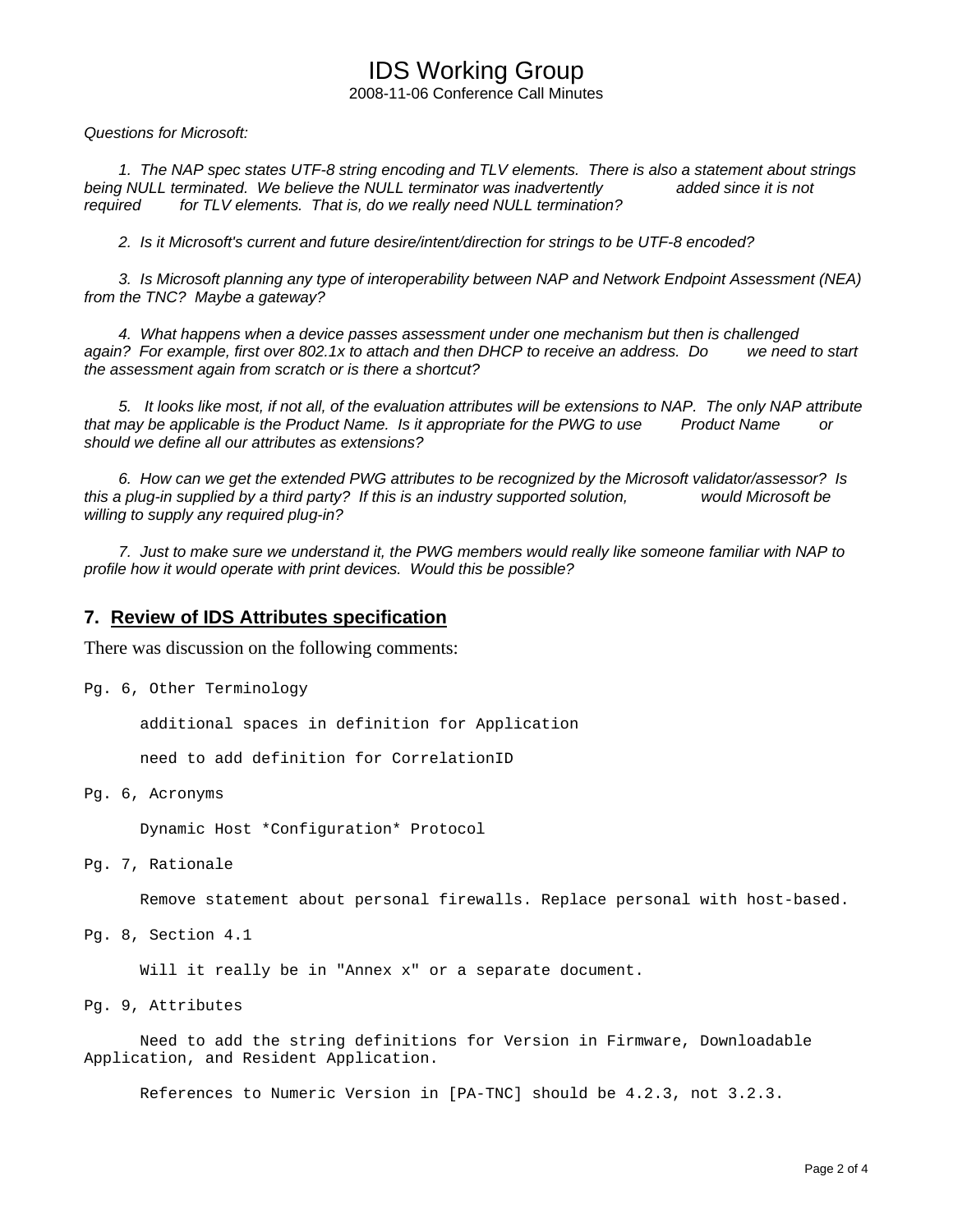2008-11-06 Conference Call Minutes

References to Port Filter in [PA-TNC] should be 4.2.6, not 3.2.6.

 Do we want to add verbiage to Firewall about only specify open/closed ports with assumption that others are closed/open? (Like NEA)

 HCD\_Downloadable\_Application\_Name has: " ... administrative or maintenance offline update ..." the word "offline" is out of place.

Need to "keep together" on HCD\_Certification\_State

Pg. 10, Attributes

 HCD\_Certification\_State : "Since it is being ..." What does this mean? Need to remove.

HCD Configuration State: change "...include such items default ..." to "... include such items as default ..."

Pg. 11, Conformance

 Need to add strings for Version and make the string and/or numeric conditionally mandatory.

#### **8. Review of NAP binding specification**

We ran out of time and were not able to review NAP bindings and Dave sent out an email with the following comments:

```
 Lots of references to "null terminated UTF-8 string" Need to know 
if we need "null terminated"
```
Pg. 7, 4.2.2

Add Compliance result codes (???)

Pg. 7, SMI

Bit 24-31 should be set to 0.

Pg. 8, 4.5.3

Length = 3 octets, but 32-bit value.

Pg.8, 4.5.4

Only blocked or only open, but don't mix them.

Pg 8, 4.5.5

Add references to Attributes document.

Pg. 9, Bits 8 through 32